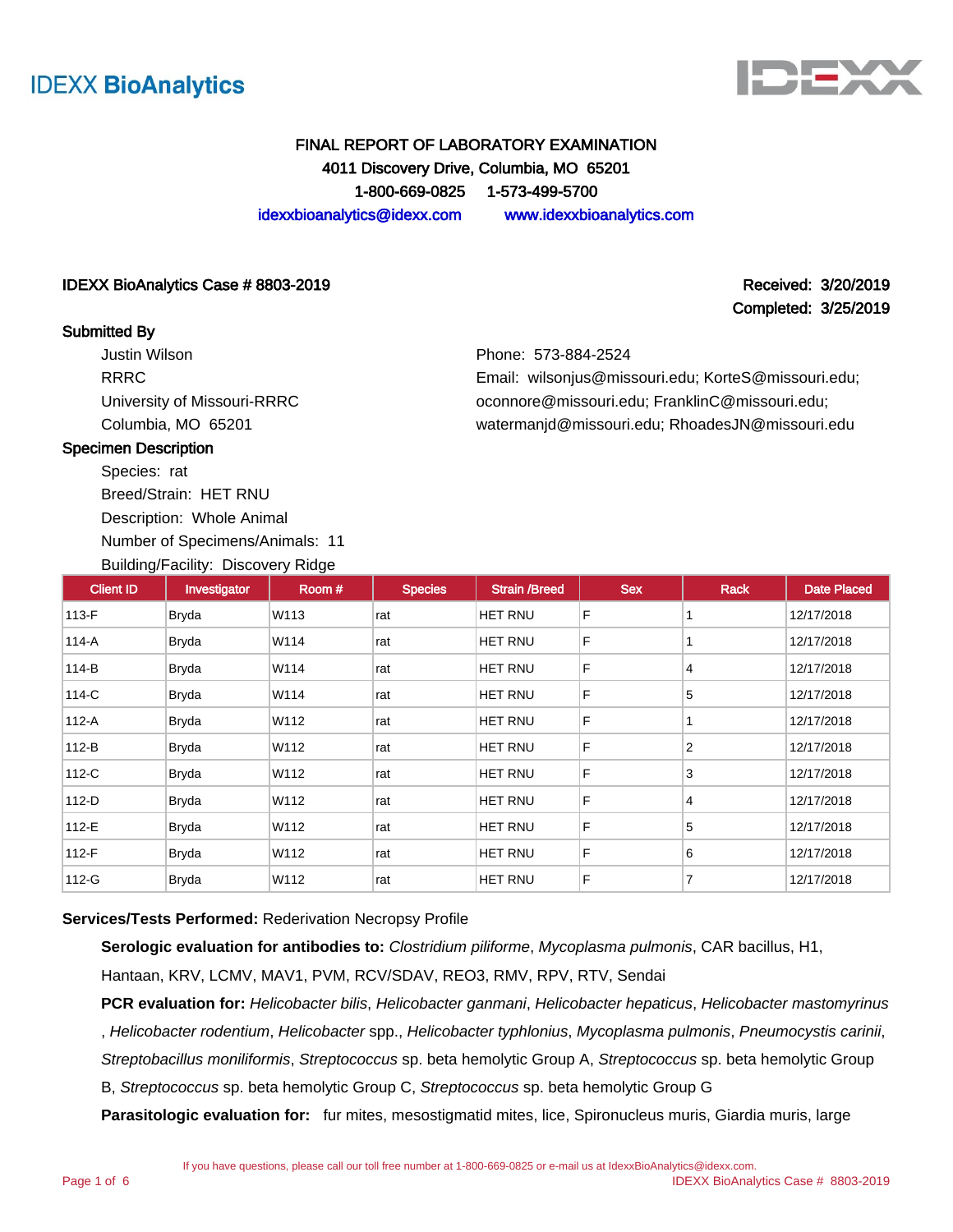intestinal flagellates and amoeba, pinworms and tapeworms

**Microbiologic evaluation for:** Corynebacterium kutscheri, Pasteurella multocida, Pasteurella pneumotropica biotype Heyl, Pasteurella pneumotropica biotype Jawetz, Salmonella enterica, Streptococcus pneumoniae

**General Comments:** Discovery Ridge - 2019 Q1 'A' room rat sentinel necropsies;

**Summary:** All test results were negative.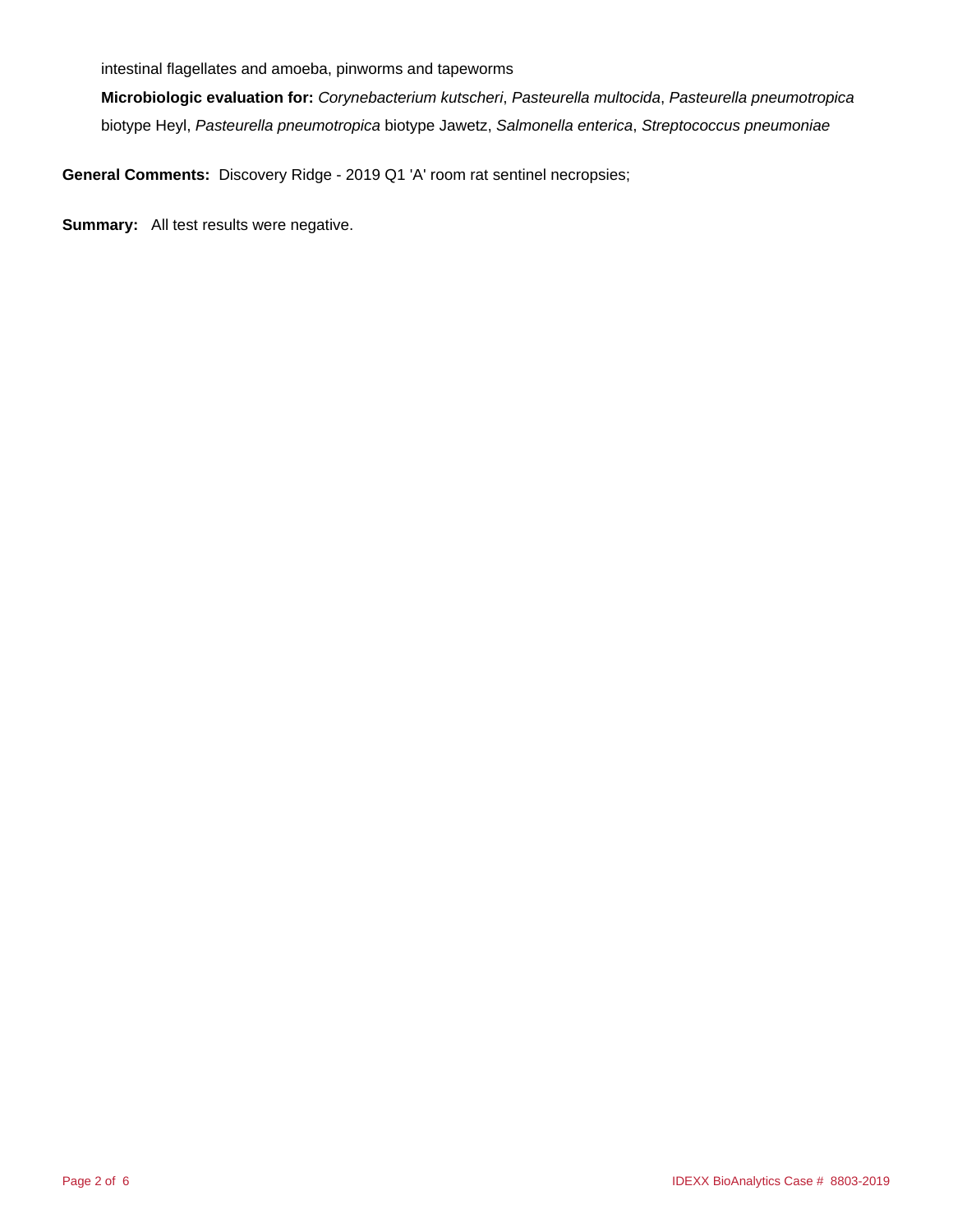# **NECROPSY**

No gross lesions were detected in any of the body systems and organs examined.

# SEROLOGY SUMMARY

|                              | $113-F$        | $114-A$        | $114-B$        | $114-C$        | $112-A$        | $112-B$        | 112-C          | $112-D$        | $112-E$        |
|------------------------------|----------------|----------------|----------------|----------------|----------------|----------------|----------------|----------------|----------------|
| <b>CAR bacillus</b>          | $\blacksquare$ | $\blacksquare$ | $\blacksquare$ | $\blacksquare$ | $\blacksquare$ | $\blacksquare$ | $\blacksquare$ | $\blacksquare$ | $\blacksquare$ |
| <b>Hantaan</b>               | $\blacksquare$ | $\blacksquare$ | $\blacksquare$ | $\blacksquare$ | $\blacksquare$ | $\blacksquare$ | ۰              | $\blacksquare$ | $\blacksquare$ |
| <b>LCMV</b>                  | $\blacksquare$ | $\blacksquare$ | $\blacksquare$ | $\blacksquare$ | $\blacksquare$ | $\blacksquare$ | $\blacksquare$ | $\blacksquare$ | $\blacksquare$ |
| <b>Mycoplasma pulmonis</b>   | $\blacksquare$ | $\blacksquare$ | $\blacksquare$ | $\blacksquare$ | $\blacksquare$ | $\blacksquare$ | $\blacksquare$ | $\blacksquare$ | $\blacksquare$ |
| MAV <sub>1</sub>             | $\blacksquare$ | $\blacksquare$ | $\blacksquare$ | $\blacksquare$ | $\blacksquare$ | $\blacksquare$ | $\blacksquare$ | $\blacksquare$ |                |
| <b>RPV</b>                   | $\blacksquare$ | $\blacksquare$ | $\blacksquare$ | $\blacksquare$ | ۰              | $\blacksquare$ | ۰              | $\blacksquare$ | $\blacksquare$ |
| <b>RMV</b>                   | $\blacksquare$ | $\blacksquare$ | $\blacksquare$ | $\blacksquare$ | ٠              | $\blacksquare$ | ٠              | $\blacksquare$ | $\blacksquare$ |
| <b>KRV</b>                   | $\blacksquare$ | $\blacksquare$ | $\blacksquare$ | $\blacksquare$ | $\blacksquare$ | $\blacksquare$ | $\blacksquare$ | $\blacksquare$ | $\blacksquare$ |
| <b>H1</b>                    | ۰              | $\blacksquare$ | $\blacksquare$ | $\blacksquare$ |                | $\blacksquare$ | $\blacksquare$ | $\blacksquare$ | $\blacksquare$ |
| <b>PVM</b>                   | $\blacksquare$ | $\blacksquare$ | $\blacksquare$ | $\blacksquare$ | $\blacksquare$ | $\blacksquare$ | $\blacksquare$ | $\blacksquare$ |                |
| <b>RCV/SDAV</b>              | $\blacksquare$ | $\blacksquare$ | $\blacksquare$ | $\blacksquare$ | ٠              | $\blacksquare$ | $\blacksquare$ | $\blacksquare$ | $\blacksquare$ |
| REO <sub>3</sub>             | $\blacksquare$ | $\blacksquare$ | $\blacksquare$ | $\blacksquare$ | ۰              | $\blacksquare$ | ۰              | $\blacksquare$ | $\blacksquare$ |
| <b>RTV</b>                   | $\blacksquare$ | $\blacksquare$ | $\blacksquare$ | $\blacksquare$ | $\blacksquare$ | $\blacksquare$ | $\blacksquare$ | $\blacksquare$ |                |
| <b>Sendai</b>                | ۰              | $\blacksquare$ | $\blacksquare$ | $\blacksquare$ | $\blacksquare$ | $\blacksquare$ | $\blacksquare$ | ۰              | $\blacksquare$ |
| <b>Clostridium piliforme</b> | $\blacksquare$ | $\blacksquare$ | $\blacksquare$ | $\blacksquare$ | ۰              | $\blacksquare$ | $\blacksquare$ | $\blacksquare$ | $\blacksquare$ |
| Rat IgG                      | $\mathsf{N}$   | ${\sf N}$      | $\mathsf{N}$   | ${\sf N}$      | ${\sf N}$      | ${\sf N}$      | ${\sf N}$      | ${\sf N}$      | ${\sf N}$      |

|                              | 112-F | 112-G |
|------------------------------|-------|-------|
| <b>CAR bacillus</b>          |       |       |
| <b>Hantaan</b>               |       |       |
| <b>LCMV</b>                  |       |       |
| Mycoplasma pulmonis          |       |       |
| <b>MAV1</b>                  |       |       |
| <b>RPV</b>                   |       |       |
| <b>RMV</b>                   |       |       |
| <b>KRV</b>                   |       |       |
| H1                           |       |       |
| <b>PVM</b>                   |       |       |
| <b>RCV/SDAV</b>              |       |       |
| REO <sub>3</sub>             |       |       |
| <b>RTV</b>                   |       |       |
| <b>Sendai</b>                |       |       |
| <b>Clostridium piliforme</b> |       |       |
| Rat IgG                      | N     | N     |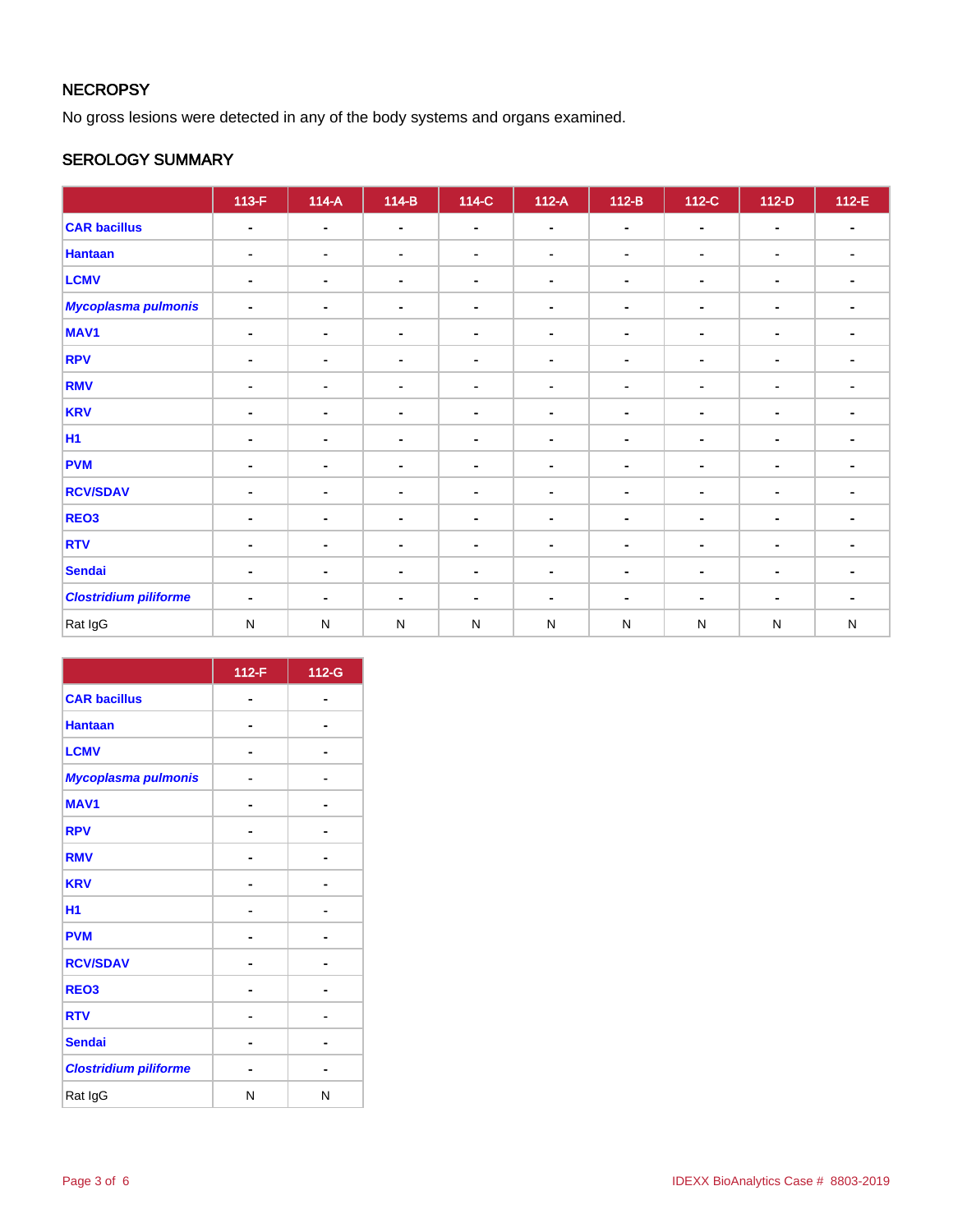Legend: + = positive - = negative blank = test not performed EQ = equivocal HE = hemolysis precluded testing I = insufficient W = weak positive WB = Western Blot confirmatory analysis pending NS = non-specific reactivity N = normal IgG L = less than normal IgG

# PCR EVALUATION

| feces                        | $113-F$ | $114-A$ | $114-B$        | 114-C          | $112-A$ | $112-B$ | $112-C$ | $112-D$        | $112-E$ |
|------------------------------|---------|---------|----------------|----------------|---------|---------|---------|----------------|---------|
| Helicobacter spp.            |         |         | -              |                |         |         |         |                |         |
| Helicobacter bilis           |         |         | -              | ۰.             |         |         | ۰       |                |         |
| Helicobacter ganmani         |         |         | $\blacksquare$ | $\blacksquare$ |         |         |         | $\blacksquare$ |         |
| Helicobacter hepaticus       |         |         |                | ۰              |         |         |         |                |         |
| Helicobacter<br>mastomyrinus |         |         |                |                |         |         |         |                |         |
| Helicobacter rodentium       |         |         |                | $\blacksquare$ |         |         |         | $\blacksquare$ |         |
| Helicobacter typhlonius      |         |         |                |                |         |         |         |                |         |

| feces                        | $112-F$ | 112-G |
|------------------------------|---------|-------|
| Helicobacter spp.            |         |       |
| <b>Helicobacter bilis</b>    |         |       |
| Helicobacter ganmani         |         |       |
| Helicobacter hepaticus       |         |       |
| Helicobacter<br>mastomyrinus |         |       |
| Helicobacter rodentium       |         |       |
| Helicobacter typhlonius      |         |       |

| lung                 | 40E | $14-A$ | $114-B$ | 114-C | $112-A$ | 112-B | 112-C | $12-D$ | 112-E |
|----------------------|-----|--------|---------|-------|---------|-------|-------|--------|-------|
| Pneumocystis carinii |     |        |         |       | ۰       |       |       |        |       |

| llung                | $112-F$ | $112-G$ |
|----------------------|---------|---------|
| Pneumocystis carinii |         |         |

| oral swab                                   | 113-F | $114-A$ | $114-B$ | 114-C                    | $112-A$ | $112-B$        | $112-C$ | $112-D$                  | 112-E |
|---------------------------------------------|-------|---------|---------|--------------------------|---------|----------------|---------|--------------------------|-------|
| Mycoplasma pulmonis                         |       |         | $\sim$  | $\overline{\phantom{a}}$ |         | $\blacksquare$ |         | $\overline{\phantom{a}}$ |       |
| Streptobacillus<br>moniliformis             |       |         |         |                          |         |                |         |                          |       |
| Streptococcus sp. beta<br>hemolytic Group A |       |         |         |                          |         |                |         |                          |       |
| Streptococcus sp. beta<br>hemolytic Group B |       |         |         |                          |         |                |         |                          |       |
| Streptococcus sp. beta<br>hemolytic Group C |       |         |         |                          |         |                |         |                          |       |
| Streptococcus sp. beta<br>hemolytic Group G |       |         |         |                          |         |                |         |                          |       |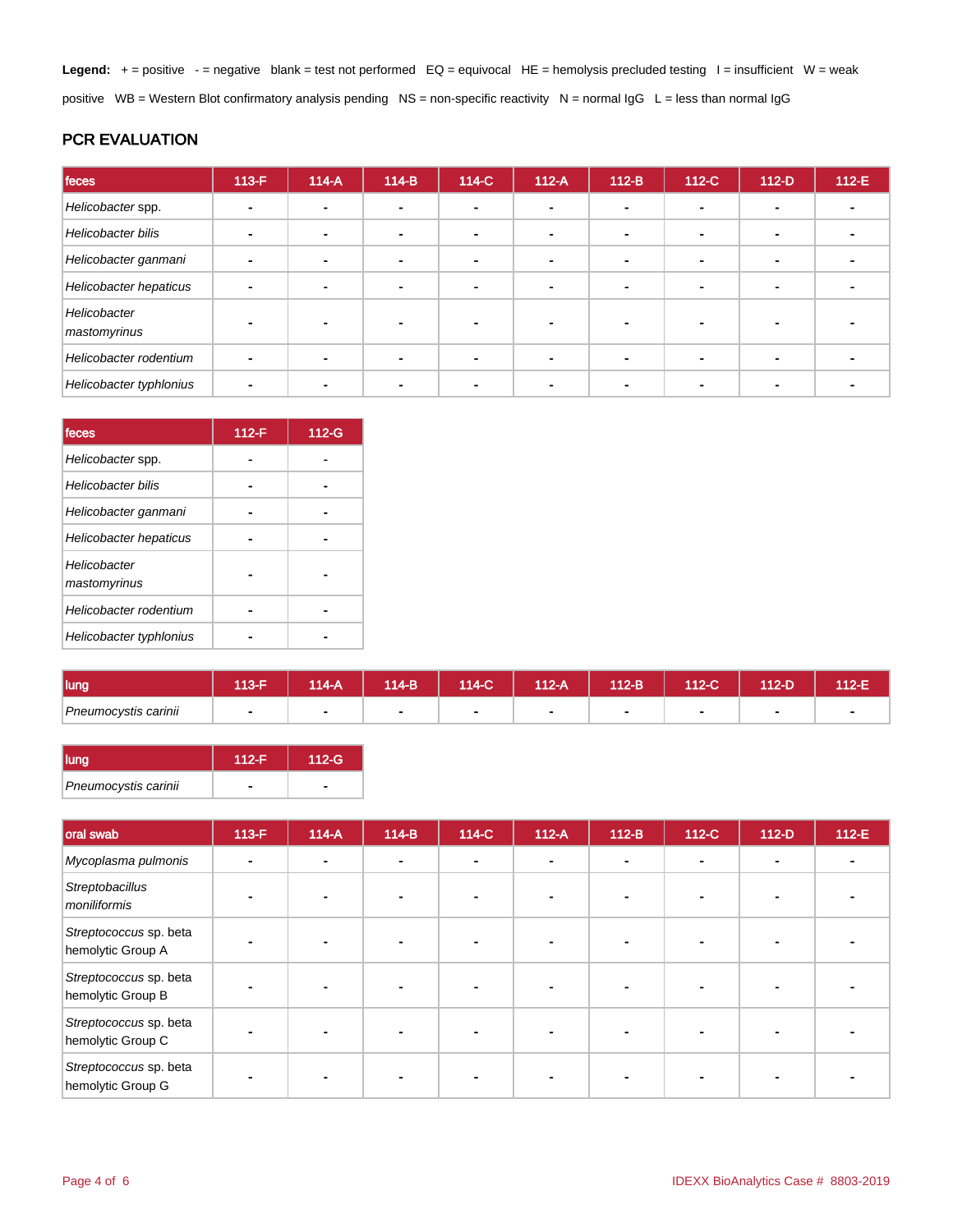| oral swab                                   | 112-F | 112-G |
|---------------------------------------------|-------|-------|
| Mycoplasma pulmonis                         |       |       |
| Streptobacillus<br>moniliformis             |       |       |
| Streptococcus sp. beta<br>hemolytic Group A |       |       |
| Streptococcus sp. beta<br>hemolytic Group B |       |       |
| Streptococcus sp. beta<br>hemolytic Group C |       |       |
| Streptococcus sp. beta<br>hemolytic Group G |       |       |

Legend: + = positive - = negative id:id = pooled sample range id+id+id = non-range pooled sample NT or blank = no test performed wps = weak positive Testing in progress

# **PARASITOLOGY**

|           | 113-F | 114-A | $114-B$ | 114-C | $112-A$ | $112-B$ | 112-C                    | 112-D | $112-E$ |
|-----------|-------|-------|---------|-------|---------|---------|--------------------------|-------|---------|
| parasites |       |       |         |       | . .     |         | $\overline{\phantom{a}}$ |       |         |

|           | -G |
|-----------|----|
| parasites |    |

### **MICROBIOLOGY**

Specimen/Source: cecum

| <b>Isolate</b>      | $13-F$ | 114-A | 114-B' | 114-C | 112-A | 112-B | 112-C | 112-D | $12-E$ |
|---------------------|--------|-------|--------|-------|-------|-------|-------|-------|--------|
| Salmonella enterica |        |       |        |       |       |       |       |       |        |

#### Specimen/Source: cecum

| <b>Isolate</b>      | $112-F$ | $112-G$ |
|---------------------|---------|---------|
| Salmonella enterica |         |         |

#### Specimen/Source: nasopharynx

| <b>Isolate</b>                              | $113-F$        | $114-A$ | $114-B$ | 114-C | $112-A$ | $112-B$ | 112-C | $112-D$ | $112-E$ |
|---------------------------------------------|----------------|---------|---------|-------|---------|---------|-------|---------|---------|
| Corynebacterium kutscheri                   | $\overline{a}$ |         |         |       |         |         |       |         |         |
| Pasteurella multocida                       |                |         |         |       |         |         |       |         |         |
| Pasteurella pneumotropica<br>biotype Heyl   |                |         |         |       |         |         |       |         |         |
| Pasteurella pneumotropica<br>biotype Jawetz |                |         |         |       |         |         |       |         |         |
| Streptococcus pneumoniae                    |                |         |         |       |         |         |       |         |         |

#### Specimen/Source: nasopharynx

| Isolate                   | $112-F$ | $112-G$ |
|---------------------------|---------|---------|
| Corynebacterium kutscheri |         |         |
| Pasteurella multocida     |         |         |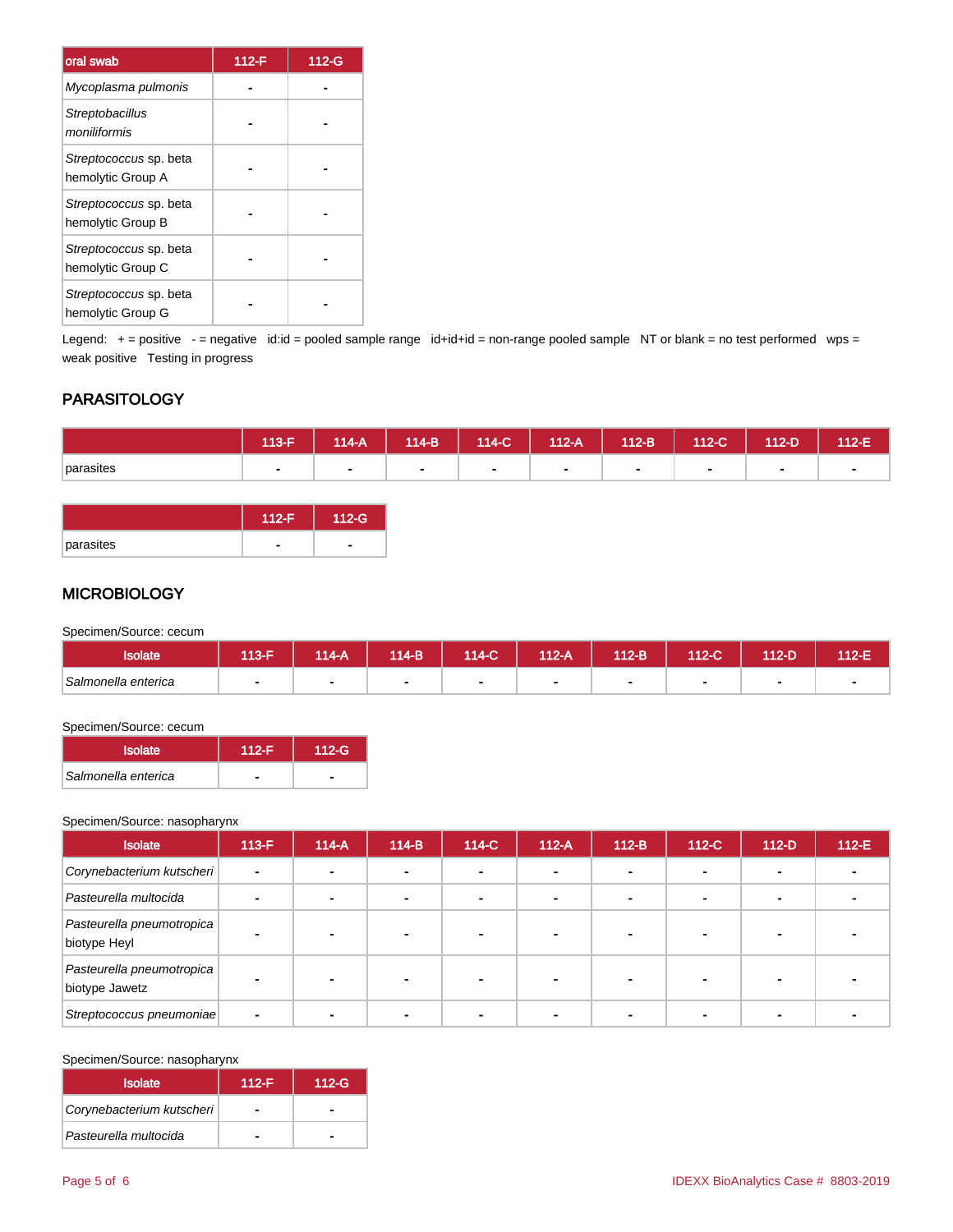| <b>Isolate</b>                              | $112-F$ | 112-G |
|---------------------------------------------|---------|-------|
| Pasteurella pneumotropica<br>biotype Heyl   |         |       |
| Pasteurella pneumotropica<br>biotype Jawetz |         |       |
| Streptococcus pneumoniae                    |         |       |

Legend:  $+$  = agent recovered - = agent not recovered blank = test not performed  $n$  = no growth  $X$  = Preliminary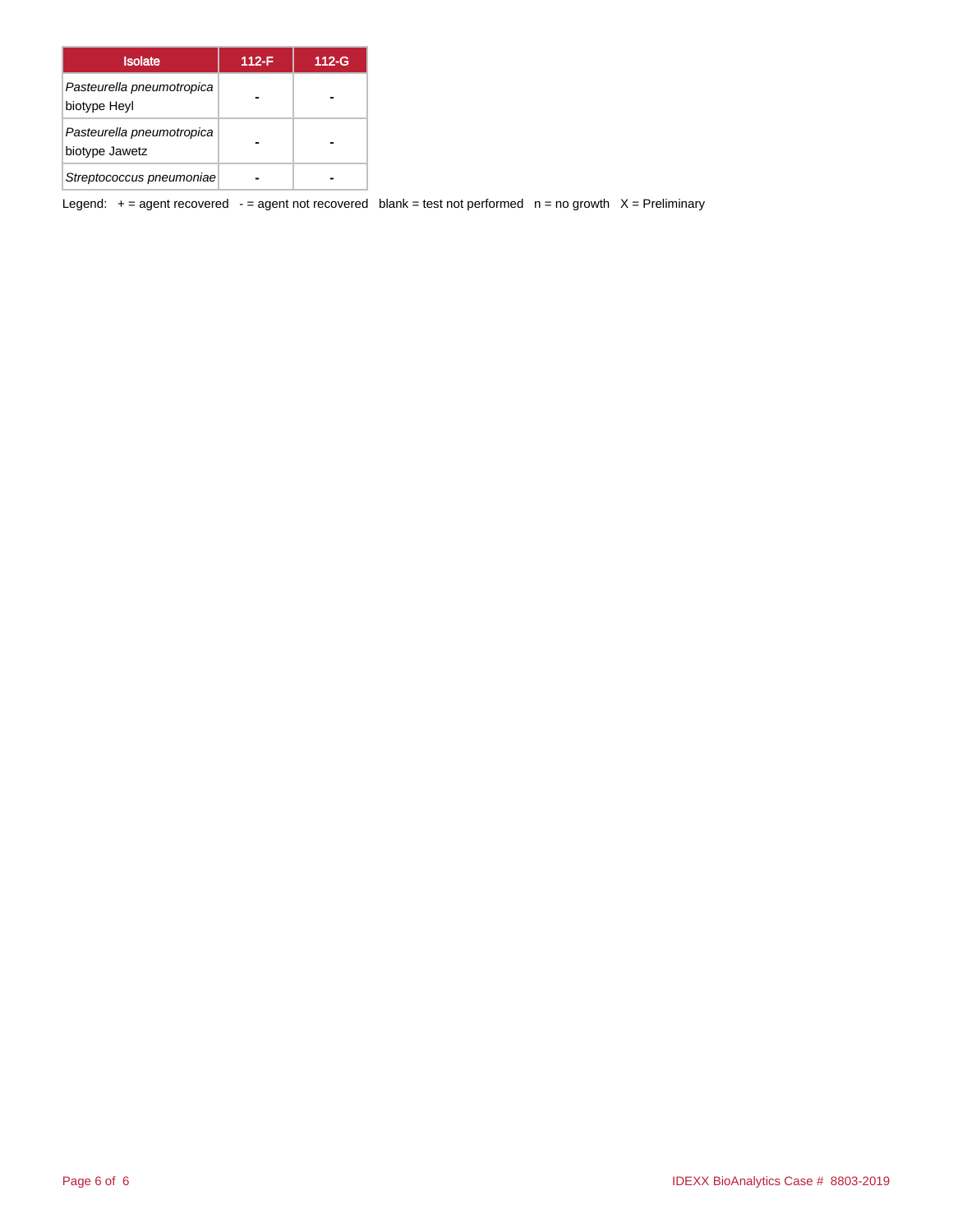



# FINAL REPORT OF LABORATORY EXAMINATION 4011 Discovery Drive, Columbia, MO 65201 1-800-669-0825 1-573-499-5700 idexxbioanalytics@idexx.com www.idexxbioanalytics.com

### IDEXX BioAnalytics Case # 8803-2019 **All and Structure Case 10** and Structure Case 7 and Received: 3/20/2019

Completed: 3/25/2019

### SEROLOGY DETAILS

|                                       | <b>Baseline</b> | 113-F                    | $114-A$                      | $114-B$                      | 114-C          | $112-A$                      | $112-B$        | 112-C          | 112-D                        | 112-E          |
|---------------------------------------|-----------------|--------------------------|------------------------------|------------------------------|----------------|------------------------------|----------------|----------------|------------------------------|----------------|
| <b>CAR bacillus</b>                   |                 |                          |                              |                              |                |                              |                |                |                              |                |
| CAR bacillus purified<br>bacteria     | MFI > 3.750     |                          |                              |                              |                |                              |                | $\blacksquare$ |                              |                |
| <b>Hantaan</b>                        |                 |                          |                              |                              |                |                              |                |                |                              |                |
| Hantaan NP                            | MFI > 4.000     |                          |                              | $\blacksquare$               | $\blacksquare$ | L,                           | $\blacksquare$ | $\overline{a}$ | $\blacksquare$               |                |
| <b>LCMV</b>                           |                 |                          |                              |                              |                |                              |                |                |                              |                |
| LCMV recombinant                      | MFI > 3.000     | ä,                       |                              | $\blacksquare$               | $\blacksquare$ | ÷,                           | ä,             | $\blacksquare$ | L.                           |                |
| <b>Mycoplasma pulmonis</b>            |                 |                          |                              |                              |                |                              |                |                |                              |                |
| M. pulmonis purified<br>bacteria      | MFI > 4.250     |                          |                              |                              |                |                              |                | $\blacksquare$ | $\blacksquare$               |                |
| <b>MAV1</b>                           |                 |                          |                              |                              |                |                              |                |                |                              |                |
| MAV1 purified virus                   | MFI > 3.750     | ä,                       | ۰                            | $\blacksquare$               | $\blacksquare$ | $\blacksquare$               | $\blacksquare$ | $\blacksquare$ | $\blacksquare$               |                |
| <b>RPV</b>                            |                 |                          |                              |                              |                |                              |                |                |                              |                |
| RPV purified virus                    | MFI > 2.500     | $\blacksquare$           | $\qquad \qquad \blacksquare$ | $\qquad \qquad \blacksquare$ | $\blacksquare$ | $\qquad \qquad \blacksquare$ | $\blacksquare$ | $\blacksquare$ | $\blacksquare$               | $\blacksquare$ |
| NS1 <sup>1</sup>                      | MFI > 3.750     | $\overline{a}$           |                              | $\blacksquare$               | $\blacksquare$ | $\qquad \qquad \blacksquare$ | $\blacksquare$ | $\blacksquare$ | $\overline{\phantom{a}}$     |                |
| <b>RMV</b>                            |                 |                          |                              |                              |                |                              |                |                |                              |                |
| RMV VP2 recombinant                   | MFI > 2.000     | $\blacksquare$           | $\blacksquare$               | $\blacksquare$               | $\blacksquare$ | $\blacksquare$               | $\blacksquare$ | $\blacksquare$ | $\blacksquare$               | $\blacksquare$ |
| NS1 <sup>1</sup>                      | MFI > 3.750     | $\overline{\phantom{a}}$ | $\blacksquare$               | $\blacksquare$               | $\blacksquare$ | $\blacksquare$               | ä,             | $\overline{a}$ | $\overline{a}$               | $\blacksquare$ |
| <b>KRV</b>                            |                 |                          |                              |                              |                |                              |                |                |                              |                |
| KRV purified virus                    | MFI > 3.250     | $\blacksquare$           | $\qquad \qquad \blacksquare$ | $\blacksquare$               | $\blacksquare$ | $\blacksquare$               | $\blacksquare$ | $\blacksquare$ | $\blacksquare$               | $\blacksquare$ |
| NS1 <sup>1</sup>                      | MFI > 3.750     | $\blacksquare$           |                              | $\blacksquare$               | $\blacksquare$ | $\qquad \qquad \blacksquare$ | $\blacksquare$ | $\blacksquare$ | $\blacksquare$               |                |
| <b>H1</b>                             |                 |                          |                              |                              |                |                              |                |                |                              |                |
| H1 purified virus                     | MFI > 1.750     | ۰                        | ۰                            | ٠                            | $\blacksquare$ | $\blacksquare$               | $\blacksquare$ | ٠              | ٠                            | ۰              |
| NS1 <sup>1</sup>                      | MFI > 3.750     | ÷,                       | $\blacksquare$               | $\blacksquare$               | $\blacksquare$ | $\blacksquare$               | $\blacksquare$ | $\blacksquare$ | $\qquad \qquad \blacksquare$ |                |
| <b>PVM</b>                            |                 |                          |                              |                              |                |                              |                |                |                              |                |
| PVM purified virus                    | MFI > 2.500     | ä,                       |                              | $\blacksquare$               | $\blacksquare$ | $\blacksquare$               | $\blacksquare$ | $\blacksquare$ | $\blacksquare$               |                |
| <b>RCV/SDAV</b>                       |                 |                          |                              |                              |                |                              |                |                |                              |                |
| RCV/SDAV purified virus   MFI > 3.750 |                 | $\blacksquare$           | -                            | $\blacksquare$               | $\blacksquare$ | $\blacksquare$               | $\blacksquare$ | $\blacksquare$ | $\frac{1}{2}$                | $\blacksquare$ |

If you have questions, please call our toll free number at 1-800-669-0825 or e-mail us at IdexxBioAnalytics@idexx.com.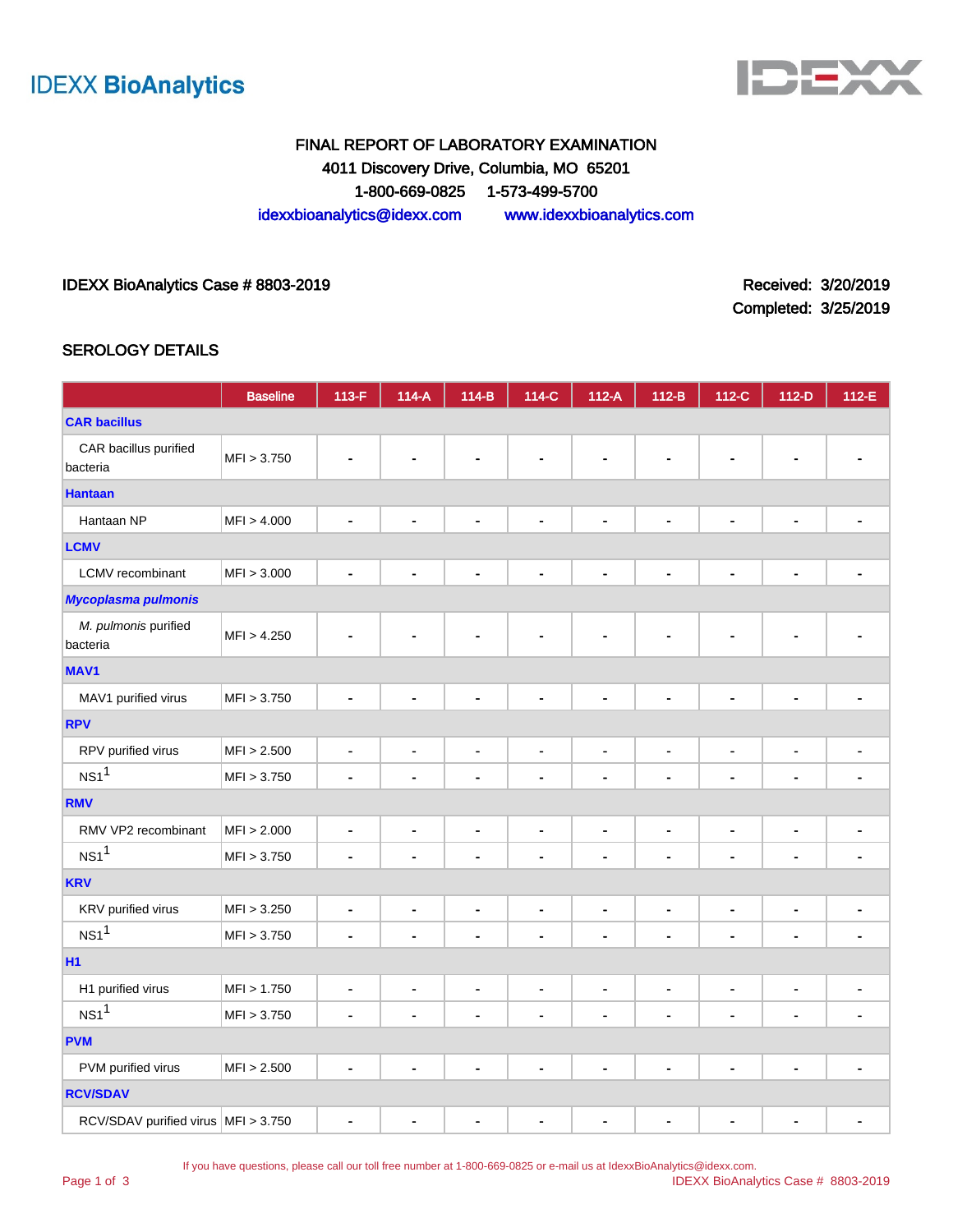|                                            | <b>Baseline</b> | $113-F$                  | $114-A$ | $114-B$        | 114-C          | $112-A$        | $112-B$        | $112-C$        | $112-D$        | 112-E |
|--------------------------------------------|-----------------|--------------------------|---------|----------------|----------------|----------------|----------------|----------------|----------------|-------|
| RCV/SDAV Spike                             | MFI > 3.750     | $\overline{\phantom{0}}$ |         | $\blacksquare$ | $\blacksquare$ | $\sim$         | $\blacksquare$ | $\blacksquare$ | $\blacksquare$ |       |
| REO <sub>3</sub>                           |                 |                          |         |                |                |                |                |                |                |       |
| REO3 purified virus                        | MFI > 4.900     |                          |         | ٠              | $\blacksquare$ | $\blacksquare$ | $\blacksquare$ | $\blacksquare$ | $\blacksquare$ |       |
| <b>RTV</b>                                 |                 |                          |         |                |                |                |                |                |                |       |
| RTV purified virus                         | MFI > 2.000     | ۰                        | ۰       | $\blacksquare$ | $\blacksquare$ | $\blacksquare$ | $\blacksquare$ | $\blacksquare$ | $\blacksquare$ |       |
| TMEV purified virus                        | MFI > 2.000     |                          |         | $\blacksquare$ | $\blacksquare$ | $\blacksquare$ | $\blacksquare$ | $\blacksquare$ | $\blacksquare$ |       |
| Sendai                                     |                 |                          |         |                |                |                |                |                |                |       |
| Sendai purified virus                      | MFI > 3.750     |                          |         | $\blacksquare$ | $\blacksquare$ | $\blacksquare$ | $\blacksquare$ | $\blacksquare$ | $\blacksquare$ |       |
| <b>Clostridium piliforme</b>               |                 |                          |         |                |                |                |                |                |                |       |
| Clostridium piliforme<br>purified bacteria | MFI > 4.950     |                          |         | $\blacksquare$ | $\sim$         | $\sim$         | $\blacksquare$ | $\blacksquare$ | $\blacksquare$ |       |

|                                     | <b>Baseline</b> | $112-F$ | 112-G |
|-------------------------------------|-----------------|---------|-------|
| <b>CAR bacillus</b>                 |                 |         |       |
| CAR bacillus purified<br>bacteria   | MFI > 3.750     |         |       |
| <b>Hantaan</b>                      |                 |         |       |
| Hantaan NP                          | MFI > 4.000     |         |       |
| <b>LCMV</b>                         |                 |         |       |
| <b>LCMV</b> recombinant             | MFI > 3.000     |         |       |
| Mycoplasma pulmonis                 |                 |         |       |
| M. pulmonis purified<br>bacteria    | MFI > 4.250     |         |       |
| <b>MAV1</b>                         |                 |         |       |
| MAV1 purified virus                 | MFI > 3.750     |         |       |
| <b>RPV</b>                          |                 |         |       |
| RPV purified virus                  | MFI > 2.500     |         |       |
| NS1 <sup>1</sup>                    | MFI > 3.750     |         |       |
| <b>RMV</b>                          |                 |         |       |
| RMV VP2 recombinant                 | MFI > 2.000     |         |       |
| NS1 <sup>1</sup>                    | MFI > 3.750     |         |       |
| <b>KRV</b>                          |                 |         |       |
| KRV purified virus                  | MFI > 3.250     |         |       |
| NS1 <sup>1</sup>                    | MFI > 3.750     |         |       |
| H <sub>1</sub>                      |                 |         |       |
| H1 purified virus                   | MFI > 1.750     |         |       |
| NS1 <sup>1</sup>                    | MFI > 3.750     |         |       |
| <b>PVM</b>                          |                 |         |       |
| PVM purified virus                  | MFI > 2.500     |         |       |
| <b>RCV/SDAV</b>                     |                 |         |       |
| RCV/SDAV purified virus MFI > 3.750 |                 |         |       |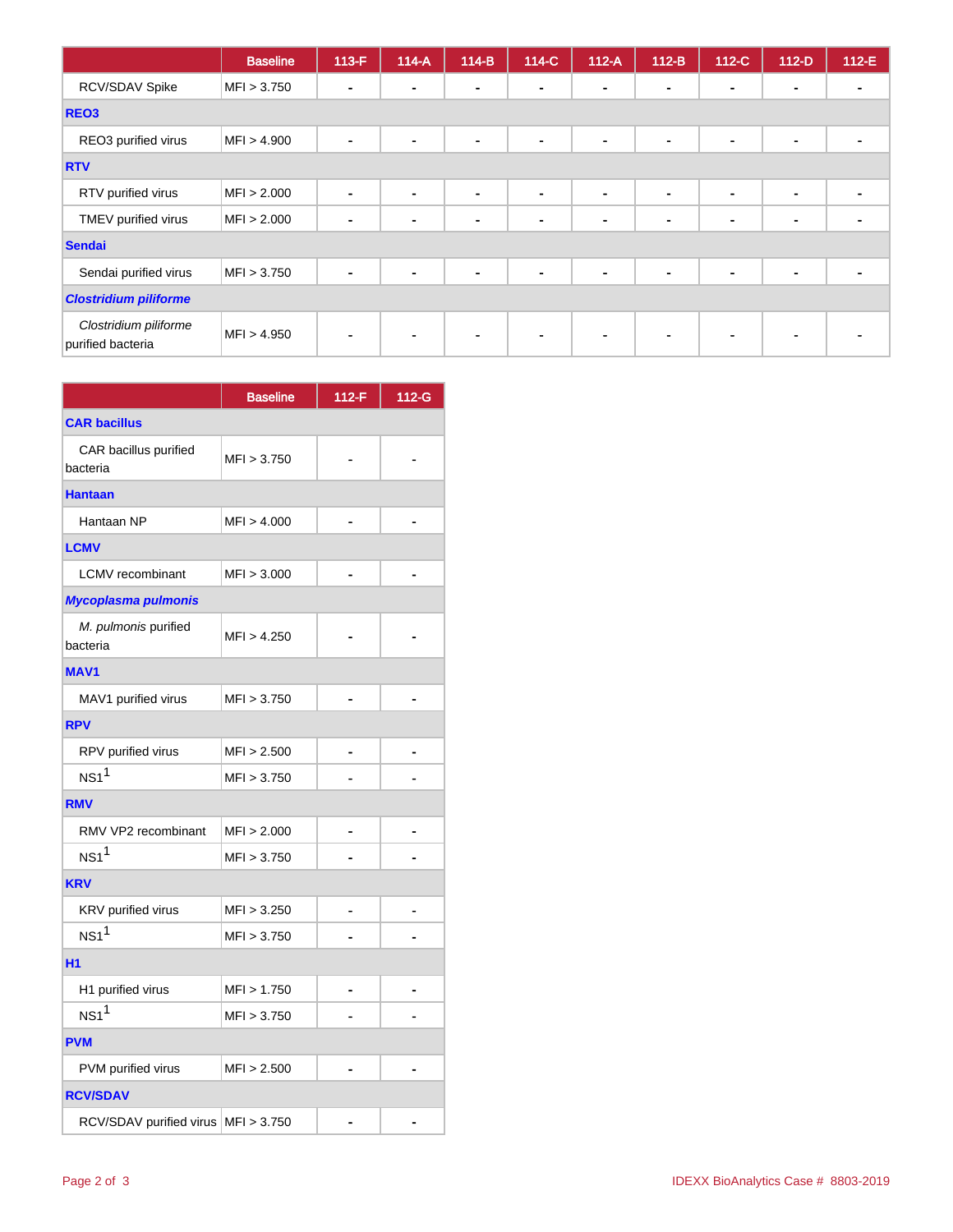|                                            | <b>Baseline</b> | 112-F | $112-G$ |
|--------------------------------------------|-----------------|-------|---------|
| RCV/SDAV Spike                             | MF1 > 3.750     |       |         |
| REO <sub>3</sub>                           |                 |       |         |
| REO3 purified virus                        | MFI > 4.900     |       |         |
| <b>RTV</b>                                 |                 |       |         |
| RTV purified virus                         | MFI > 2.000     |       |         |
| TMEV purified virus                        | MFI > 2.000     |       |         |
| <b>Sendai</b>                              |                 |       |         |
| Sendai purified virus                      | MF1 > 3.750     |       |         |
| <b>Clostridium piliforme</b>               |                 |       |         |
| Clostridium piliforme<br>purified bacteria | MFI > 4.950     |       |         |

**NS11 :** NS1 protein is highly conserved among rodent parvoviruses and thus serves as a generic assay for parvovirus seroconversion.

Legend: + = positive - = negative blank = test not performed EQ = equivocal HE = hemolysis precluded testing I = insufficient W = weak positive WB = Western Blot confirmatory analysis pending NS = non-specific reactivity N = normal IgG L = less than normal IgG Positive MFI results are reported as "+" followed by a number from 1 to 33 in thousands rounded off to the nearest thousand.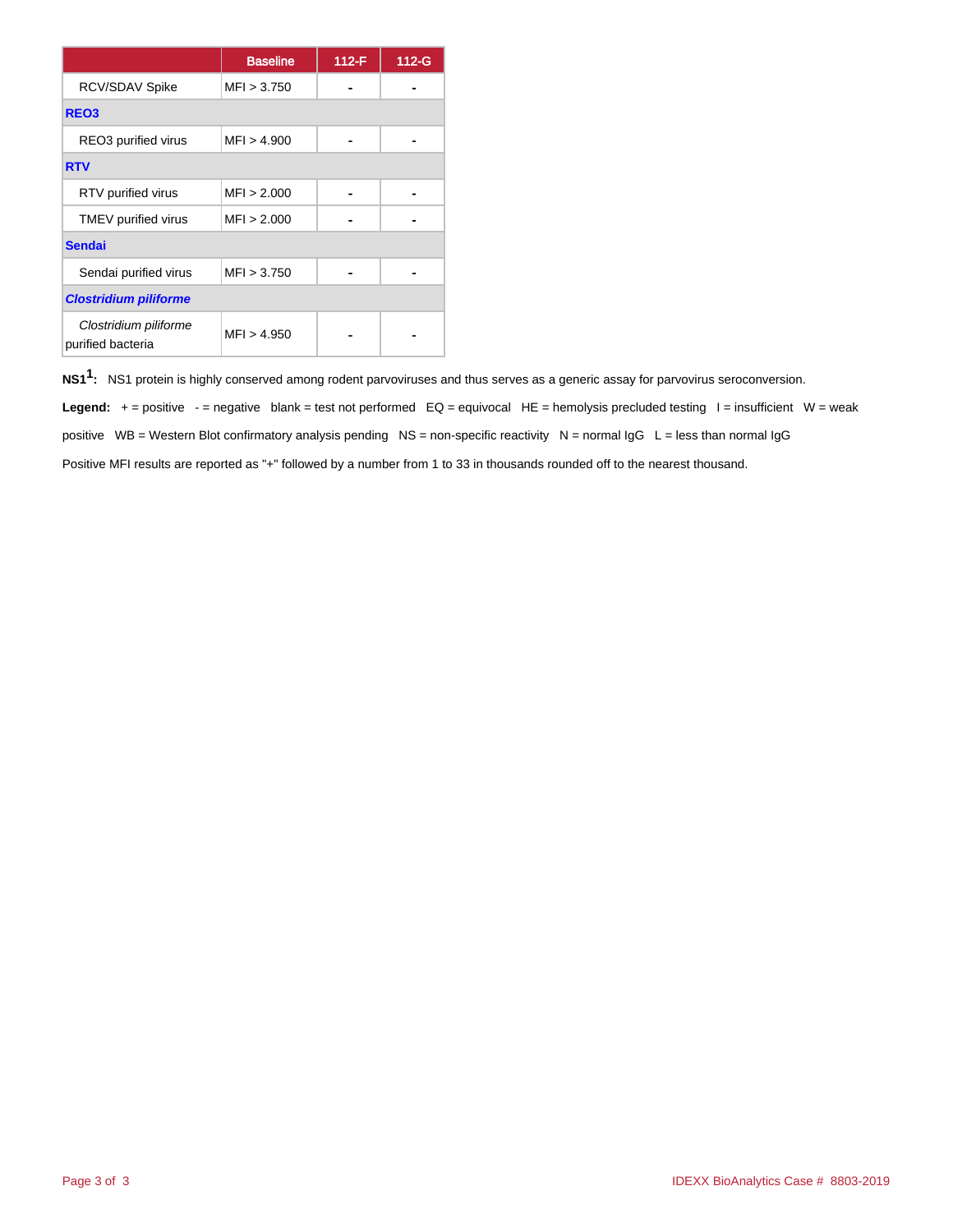



Completed: 3/22/2019

# FINAL REPORT OF LABORATORY EXAMINATION 4011 Discovery Drive, Columbia, MO 65201 1-800-669-0825 1-573-499-5700 idexxbioanalytics@idexx.com www.idexxbioanalytics.com

### IDEXX BioAnalytics Case # 9363-2019 **Received: 3/21/2019** Received: 3/21/2019

### Submitted By

Resource Center Animals-RRRC University of Missouri-RRRC Columbia, MO 65201

Phone: 573-884-7970

Email: brydae@missouri.edu; watermanjd@missouri.edu; oneilla@missouri.edu; oconnore@missouri.edu; mcdowellm@missouri.edu; RhoadesJN@missouri.edu; hensone@missouri.edu

### Specimen Description

Species: rat Description: Pelt Swab Number of Specimens/Animals: 4 Building/Facility: Discovery Ridge

| <b>Client ID</b>                           | Investigator | Room # | <b>Species</b> |
|--------------------------------------------|--------------|--------|----------------|
| W114 rat fur mite swab Bryda               |              | W114   | rat            |
| W113 rat fur mite swab Bryda               |              | W113   | rat            |
| W112 rat fur mite swab Bryda<br>racks 1-4A |              | W112   | rat            |
| W112 rat fur mite swab Bryda<br>racks 4B-7 |              | W112   | rat            |

### **Services/Tests Performed:** Fur Mite (1-4)

**PCR evaluation for:** Myocoptes, Radfordia/Myobia

**General Comments:** AORRRC Quarterly Fur Mite Testing

**Summary:** All test results were negative.